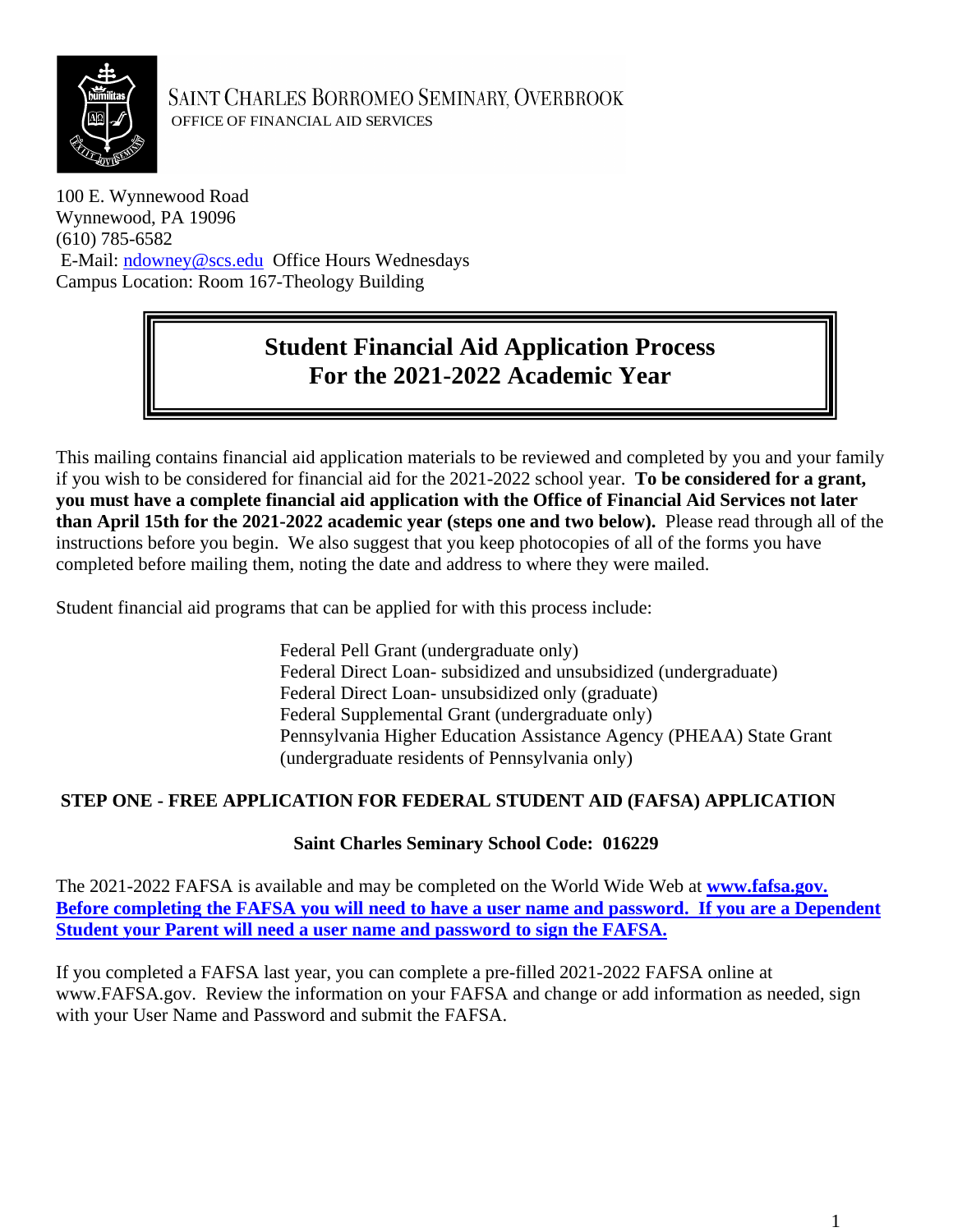# **STEP TWO - ST. CHARLES BORROMEO SEMINARY APPLICATION FOR FINANCIAL ASSISTANCE**

Complete the enclosed 2021-2022 St. Charles Borromeo Seminary **Application for Financial Assistance**. The completed Application for Financial Assistance should be returned to the Office of Financial Aid as soon as possible.

# **STEP THREE – MASTER PROMISSORY NOTE (MPN) – FOR NEW BORROWER'S ONLY**

If you are interested in student loans, you must complete a Loan Agreement also know as a Direct Loan Master Promissory Note (MPN), available online at [www.Studentaid.gov.](http://www.studentaid.gov/) If you are a returning student and already received a Federal Direct Loan the original Master Promissory Note is good for ten years.

The Financial Aid Office must have your completed St. Charles Seminary Application for Financial Assistance, and results from your federal FAFSA form to complete the processing of your Federal Direct Student Loan MPN.

**All first time borrowers** are required to complete **entrance counseling** prior to receipt of a Federal Loan. You may complete the entrance counseling at any time prior to online completion of your Direct Master Promissory Note. Go to [www.Studentaid.gov](http://www.studentaid.gov/) and click on Entrance Counseling to complete this requirement.

# **STEP FOUR – REQUEST AN IRS TAX RETURN TRANSCRIPT**

To ensure accuracy of tax information and reduce the likelihood of being selected for Verification you and your parents should use the IRS Data Retrieval Tool when completing the FAFSA. This allows most tax filers to pull specific tax return data directly from the IRS. If you are unable to use the IRS Data Retrieval Tool on the FAFSA and you are selected for verification\* you will need to request a transcript, free of charge, of your 2019 tax return from the IRS online:

#### Online Request

.

- Available on the IRS website at [www.irs.gov](http://www.irs.gov/)
- Under the Orange Tool Heading click on "Get Transcript of Your Tax Record"
- You want to request a Tax Return Transcript"
- You can get a "Get a Transcript Online" or "Get a Transcript by Mail". The Transcript Online is preferable. A Transcript by Mail can take 5 to 10 days to receive.

\*Each year, the U.S. Department of Education selects a percentage of students who completed the Free Application for Federal Student Aid (FAFSA) to have their income and other information verified by the Financial Aid Office. This process is called *verification*. If you are selected for verification, the Office of Financial Aid will ask you to submit a completed Verification Worksheet and your 2019 IRS Tax Return Transcript and your parent's 2019 IRS Tax Return Transcript , if dependent. Instructions for obtaining the 2019 IRS Transcripts are listed under Step Four. If requested to submit these forms, please do so as quickly as possible. We will not be able to continue processing without these forms.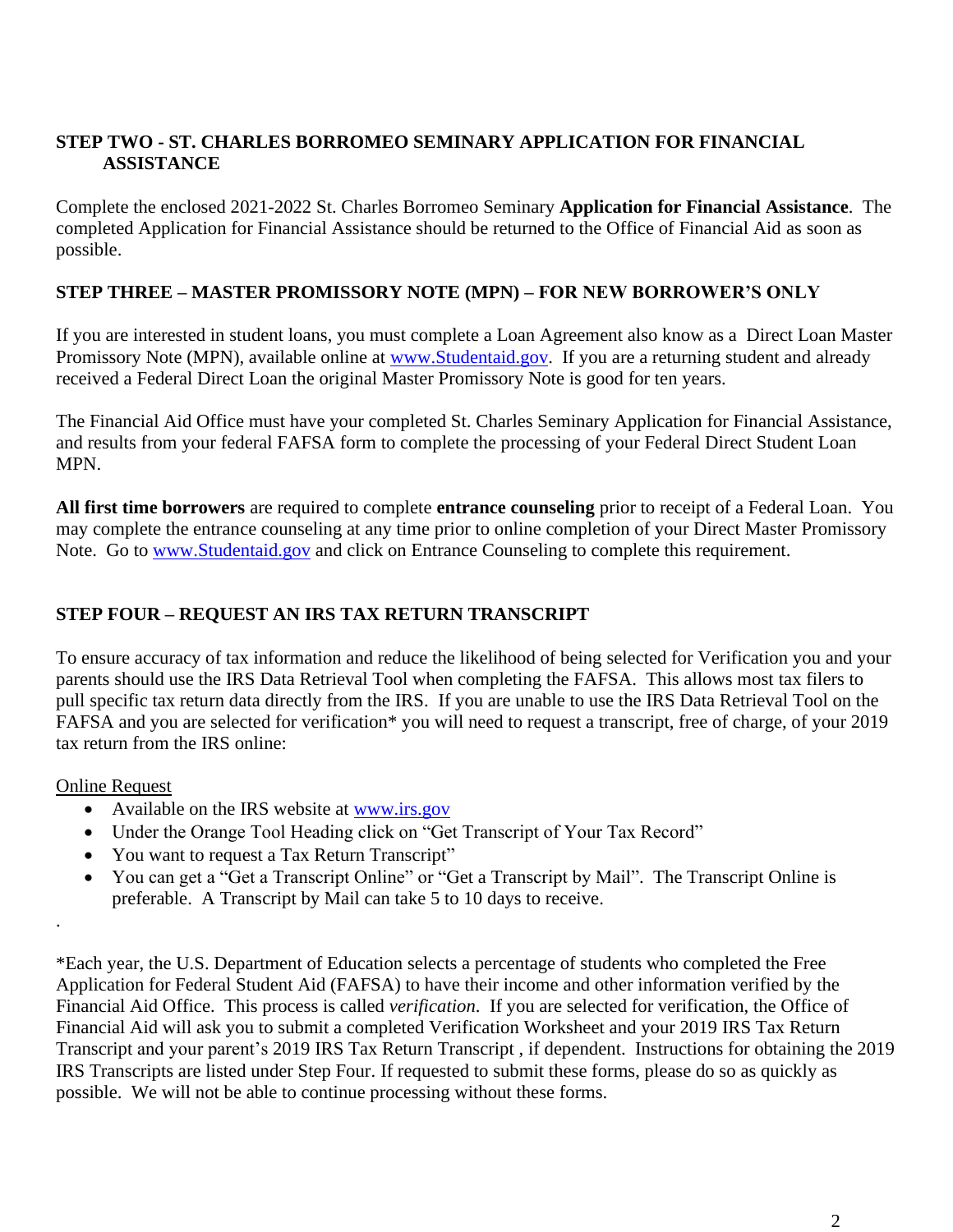The forms should be returned to:

Office of Financial Aid St. Charles Borromeo Seminary 100 E. Wynnewood Road Wynnewood, PA 19096

# **PENNSYLVANIA HIGHER EDUCATION ASSISTANCE AGENCY (PHEAA) STATE GRANT PROGRAM**

This process is required only for undergraduate students who are Commonwealth of Pennsylvania residents and who are enrolled at least half-time. The Application deadline for the State Grant Program is May 1<sup>st</sup>.

The Pennsylvania Higher Education Assistance Agency (PHEAA) will use information submitted on a 2021- 2022 FAFSA to consider students for a PHEAA State Grant. For some students, PHEAA will also request additional information and email/send you a **2021-2022 Information Form.** If you receive this form, complete and return it directly to PHEAA. If you have questions about the application process for a 2021-2022 PHEAA Grant, you may contact them directly. Their address is PHEAA, 1200 N. 7<sup>th</sup> Street, Harrisburg, PA 17102. Their phone number is 1-800-692-7392. Your eligibility for a PHEAA Grant will be used in determining your total financial aid award.

# **FEDERAL STUDENT AID REPORT (SAR)**

After you complete the FAFSA, the federal processing center will email/send your **2021-2022 Student Aid Report (SAR)** to your home address, or your e-mail address. When you receive your SAR–generally within one to two weeks after you complete your FAFSA –carefully review it for accuracy. If any of the information on your SAR is incomplete or inaccurate, correct it according to instructions provided on the SAR. Make corrections directly over the web. The federal processing center will forward the results from the processing of your FAFSA directly to St. Charles Seminary. You may keep your original, correct SAR for your records. If you do not hear from the federal processing center within three weeks, you should contact them directly at 1- 800-433-3243.

**SOME FINAL NOTES**

# **Family Financial Verification...**

Your financial aid awards will be made based on financial and other family information submitted by you and your family. In applying for and receiving these awards, you agree to provide any additional financial and other pertinent information to the Financial Aid Office to document your eligibility, if requested. St. Charles Seminary reserves the right to review this information and, if necessary, to adjust awards made based on inaccurate or incomplete information at the time corrected information is received.

#### **Overawards...**

If you receive financial aid from other sources, you are required to report this information to the Financial Aid Office. Other sources include, but are not limited to, other outside private grants and scholarships. If the total of your financial aid exceeds your demonstrated federal student aid eligibility, (or, in some cases, the total cost of education) the Financial Aid Office may be required to reduce or cancel awards made to you from federal or state funds.